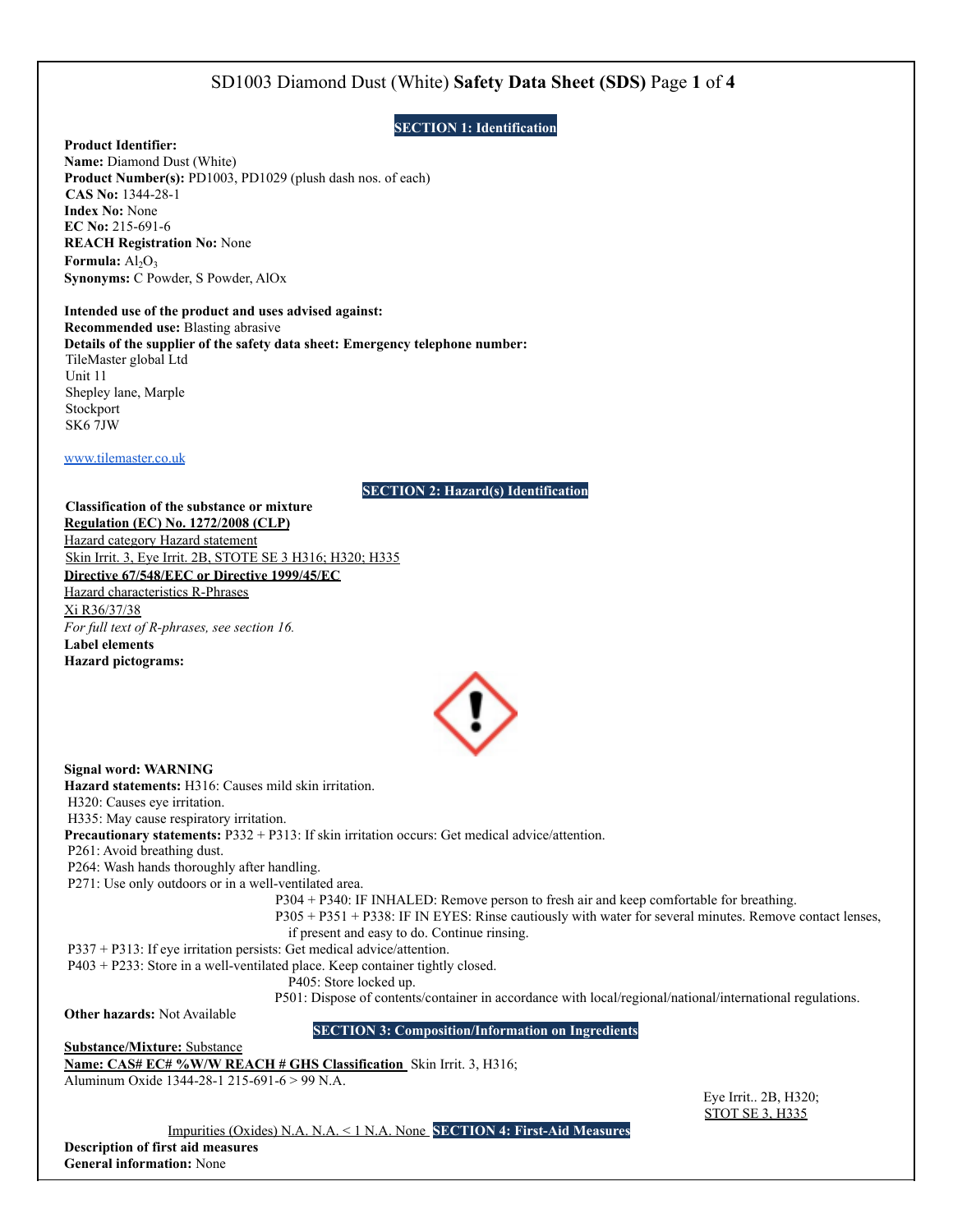SD1003 Rev. F Aluminum Oxide (White) **Safety Data Sheet (SDS)** Page **2** of **4**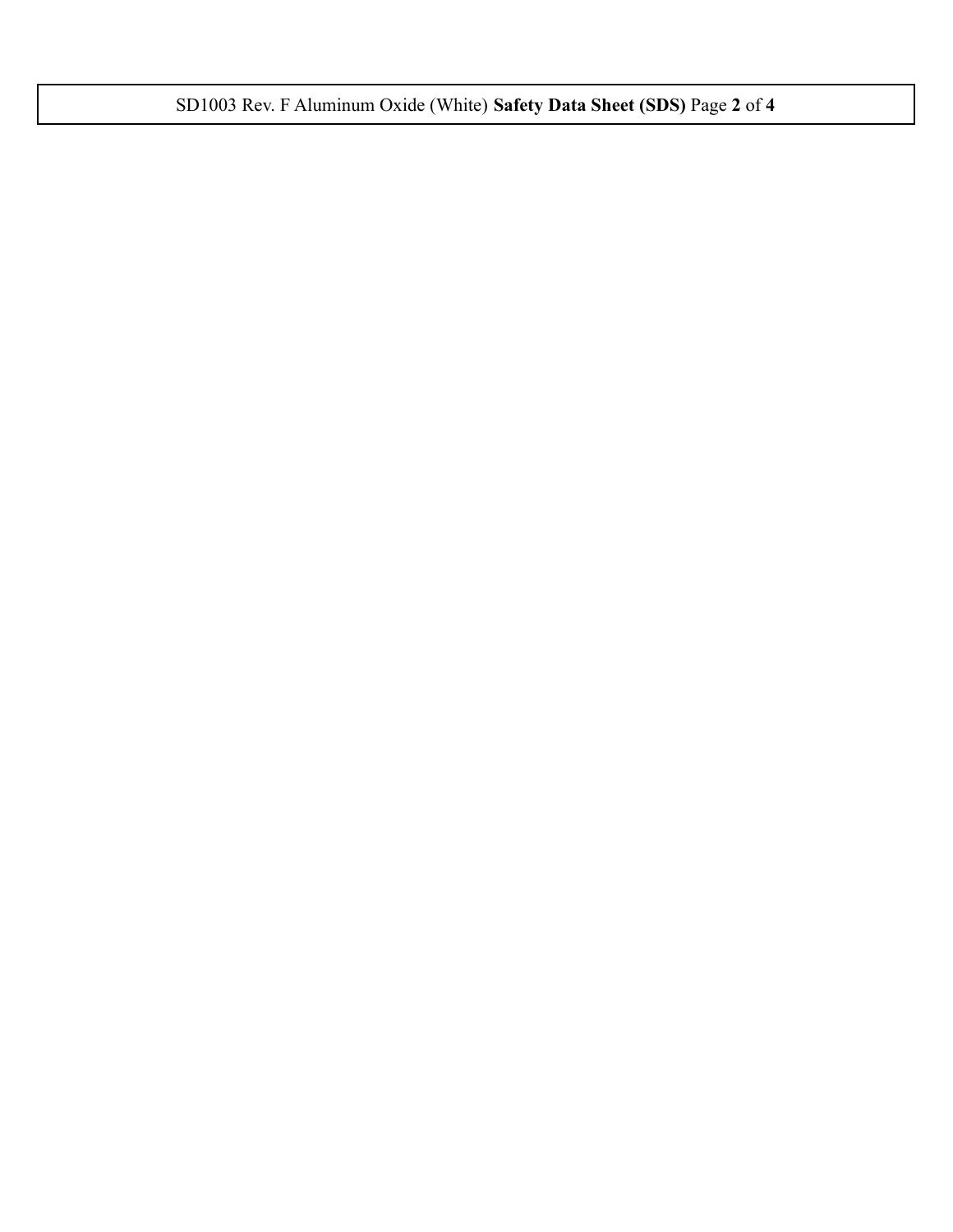

## **SECTION 9: Physical and Chemical Properties**

### **Information on basic physical and chemical properties**

**Appearance:** Granular powder **Color:** White **Odor:** Odorless **Odor threshold:** None **pH:** Not Applicable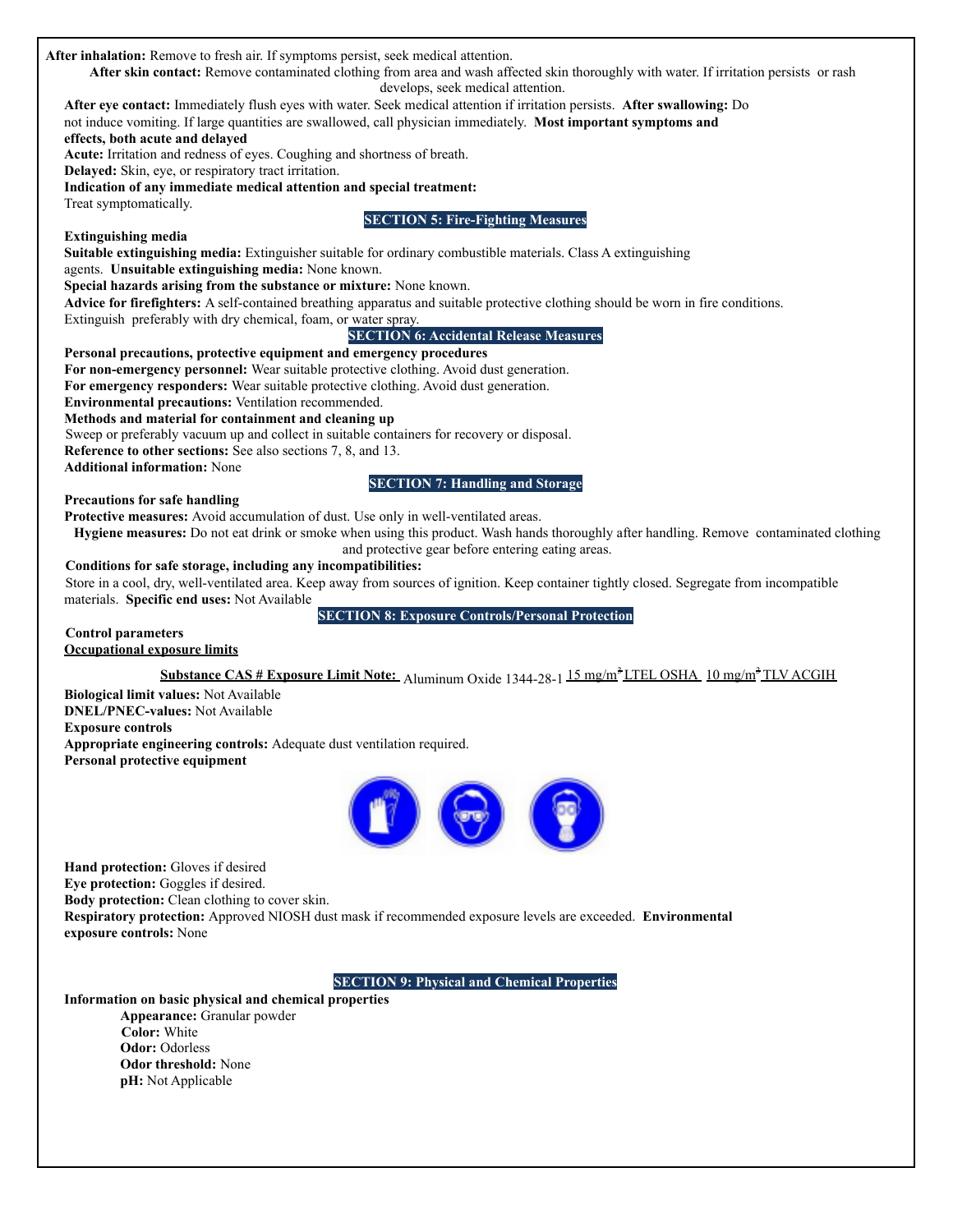# SD1003 Rev. F Aluminum Oxide (White) **Safety Data Sheet (SDS)** Page **3** of **4**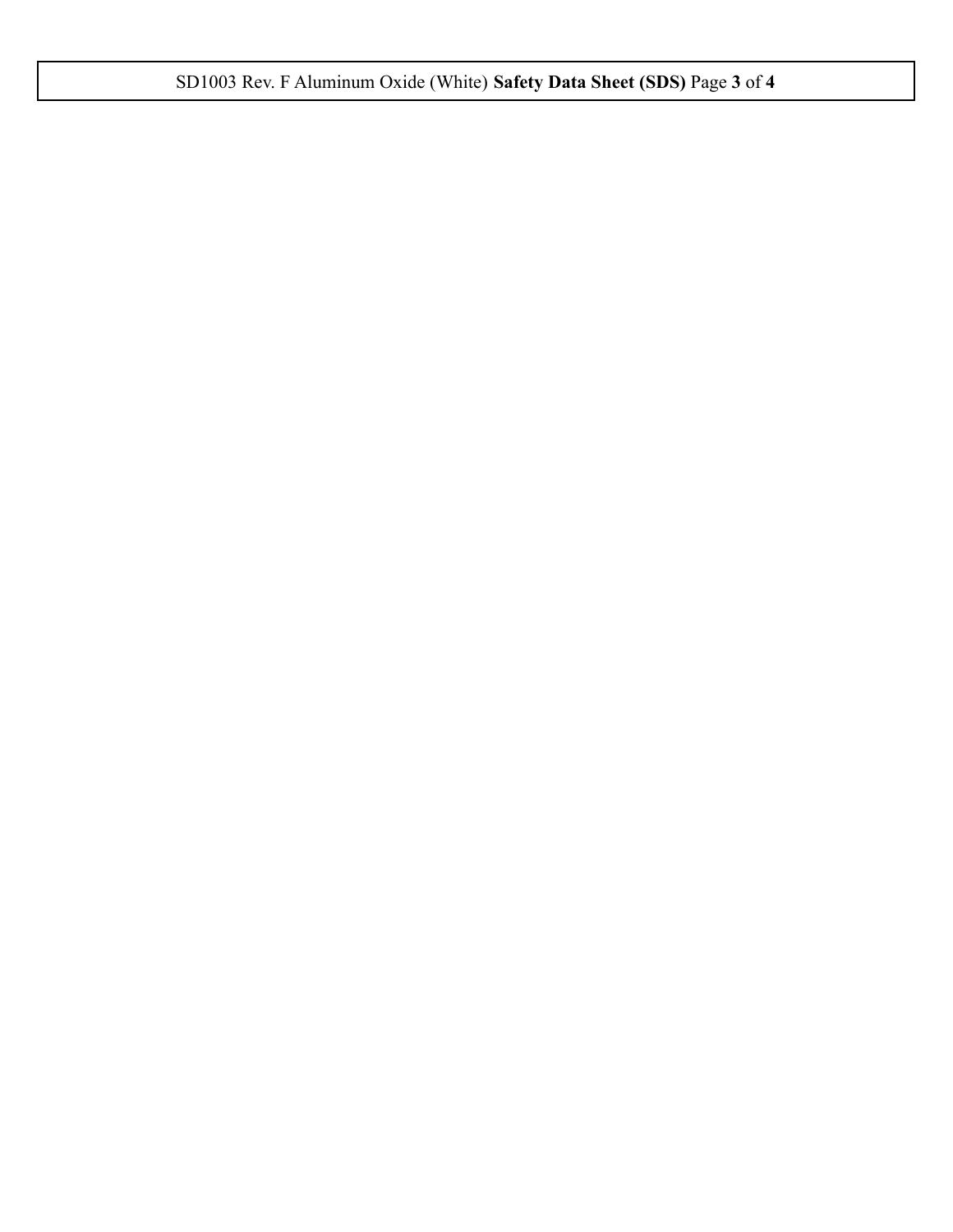| Melting point/range: 2072 °C                                                                                                                                                                                                                      |                     |
|---------------------------------------------------------------------------------------------------------------------------------------------------------------------------------------------------------------------------------------------------|---------------------|
| Boiling point/range: 2977 °C                                                                                                                                                                                                                      |                     |
| Flash point: Incombustible<br><b>Evaporation rate: Not Applicable</b>                                                                                                                                                                             |                     |
| Flammability (solid, gas): Not Available                                                                                                                                                                                                          |                     |
| Upper/lower flammability/explosive limits: Not Available                                                                                                                                                                                          |                     |
| Auto-ignition temperature: Not Available                                                                                                                                                                                                          |                     |
| Decomposition temperature: 2700 °C (4892 °F)                                                                                                                                                                                                      |                     |
| Vapor pressure: Not Applicable                                                                                                                                                                                                                    |                     |
| Vapor density: Not Applicable                                                                                                                                                                                                                     |                     |
| Relative density: $3.9 \text{ g/cm}^3$                                                                                                                                                                                                            |                     |
| Solubility: Insoluble<br>Viscosity, dynamic $(20 °C)$ : Not Available                                                                                                                                                                             |                     |
| Viscosity, kinematic: Not Available                                                                                                                                                                                                               |                     |
| <b>Explosive properties:</b> Not Available                                                                                                                                                                                                        |                     |
| <b>Oxidizing properties: Not Available</b>                                                                                                                                                                                                        |                     |
| Partition coefficient: n-Octanol/Water: Not Applicable                                                                                                                                                                                            |                     |
| Physical hazards: Not Available                                                                                                                                                                                                                   |                     |
| Other information: No additional information                                                                                                                                                                                                      |                     |
| <b>SECTION 10: Stability and Reactivity</b>                                                                                                                                                                                                       |                     |
| <b>Reactivity: Slight</b><br><b>Chemical stability:</b> Stable under normal conditions                                                                                                                                                            |                     |
| Possibility of hazardous reactions: None under normal use conditions.                                                                                                                                                                             |                     |
| Conditions to avoid: Dust generation without adequate ventilation                                                                                                                                                                                 |                     |
| Incompatible materials: Strong acids, chlorine trifluoride, and ethylene oxide. Hazardous decomposition products:                                                                                                                                 |                     |
| None                                                                                                                                                                                                                                              |                     |
| <b>SECTION 11: Toxicological Information</b>                                                                                                                                                                                                      |                     |
| Information on toxicological effects                                                                                                                                                                                                              |                     |
| <b>Acute toxicity: None</b>                                                                                                                                                                                                                       |                     |
| Skin corrosion/irritation: May cause mechanical skin irritation. Not corrosive. Serious eye damage/irritation: May<br>cause mechanical eye irritation.                                                                                            |                     |
| Respiratory or skin sensitization: No data                                                                                                                                                                                                        |                     |
| Germ cell mutagenicity: No data                                                                                                                                                                                                                   |                     |
| Carcinogenicity: Not listed as a carcinogen by ACGIH, IARC, NTP, or CA Prop 65. Reproductive toxicity: No data                                                                                                                                    |                     |
| Specific target organ toxicity (single exposure): No data                                                                                                                                                                                         |                     |
| Specific target organ toxicity (repeated exposure): No data                                                                                                                                                                                       |                     |
| Aspiration hazard: No data                                                                                                                                                                                                                        |                     |
| <b>Other information:</b> None                                                                                                                                                                                                                    |                     |
| <b>SECTION 12: Ecological Information</b><br><b>Toxicity</b>                                                                                                                                                                                      |                     |
| Acute toxicity: None known                                                                                                                                                                                                                        |                     |
| Persistence and degradability: No data                                                                                                                                                                                                            |                     |
| Bioaccumulative potential: The product has low potential for bioaccumulation Mobility in soil: No data                                                                                                                                            |                     |
| Results of PBT & PvB assessment: No data                                                                                                                                                                                                          |                     |
| Other adverse effects: No known significant effects or critical hazards SECTION 13: Disposal Considerations                                                                                                                                       |                     |
| <b>Waste treatment methods</b>                                                                                                                                                                                                                    |                     |
| Recommendations: If product becomes contaminated, follow disposal instructions for contaminant. Dispose of in accordance to federal, state,<br>and local regulations. Do not allow product to reach sewage system. Recycle packaging if possible. |                     |
| <b>Additional information: None</b>                                                                                                                                                                                                               |                     |
| <b>SECTION 14: Transport Information</b>                                                                                                                                                                                                          |                     |
| <b>Land transport</b>                                                                                                                                                                                                                             |                     |
| <b>Inland waterway</b>                                                                                                                                                                                                                            |                     |
|                                                                                                                                                                                                                                                   | Sea transport       |
|                                                                                                                                                                                                                                                   | Air transport (ICAO |
| (ADR/RID)                                                                                                                                                                                                                                         |                     |
| transport (ADN)                                                                                                                                                                                                                                   |                     |
| (IMDG)                                                                                                                                                                                                                                            | <b>TI/IATA-DGR)</b> |
| UN number Not regulated Not regulated Not regulated Not regulated UN proper shipping name None None None None                                                                                                                                     |                     |
| Transport hazard class(es) None None None None Hazard label(s) None None None Poeking group None None None                                                                                                                                        |                     |
| None Environmental hazards None None None None Special precautions for user: None                                                                                                                                                                 |                     |
| Transport in bulk according to Annex II of MARPOL 73/78 and the IBC Code                                                                                                                                                                          |                     |
| <b>SECTION 15: Regulatory Information</b>                                                                                                                                                                                                         |                     |
|                                                                                                                                                                                                                                                   |                     |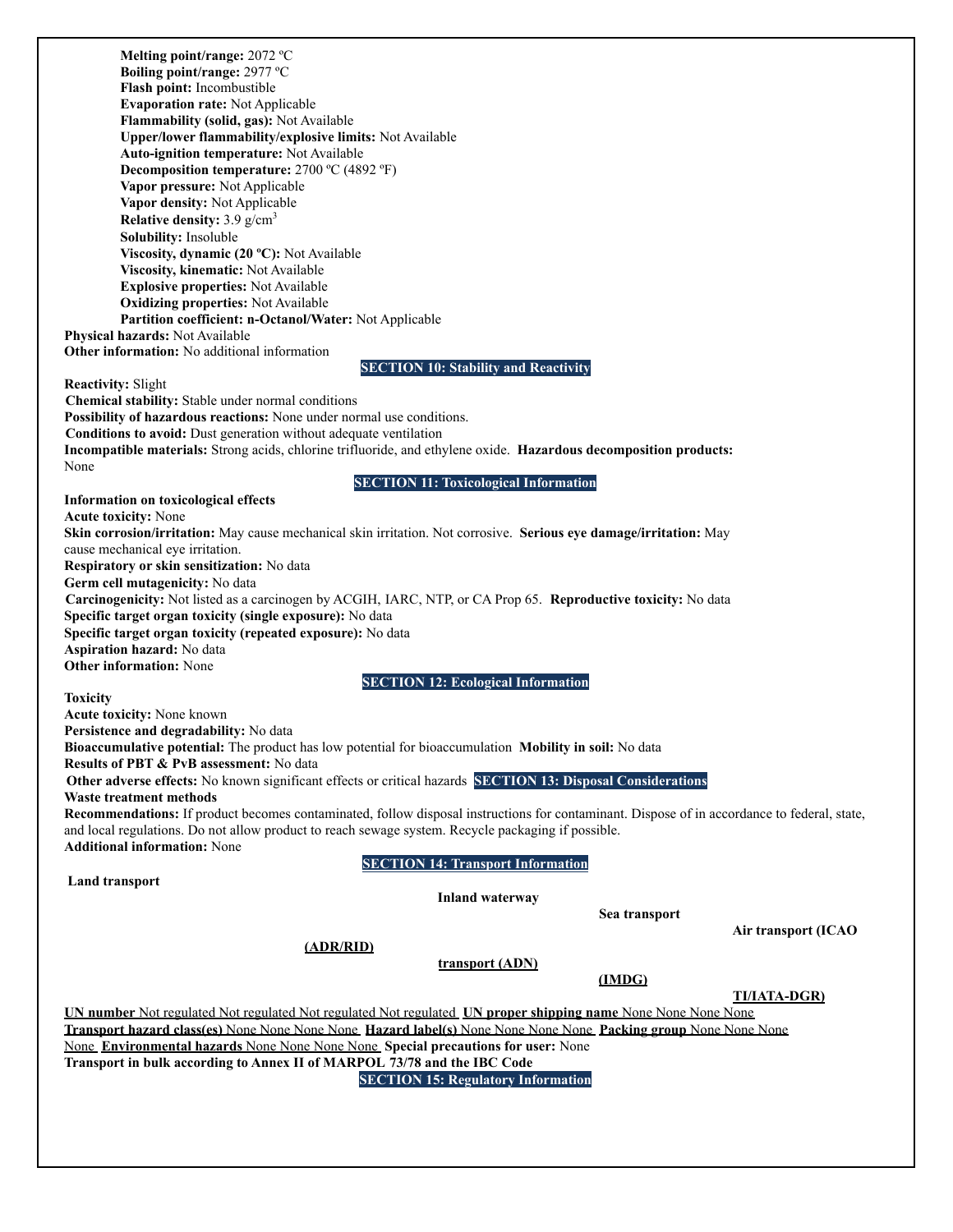# SD1003 Rev. F Aluminum Oxide (White) **Safety Data Sheet (SDS)** Page **4** of **4**